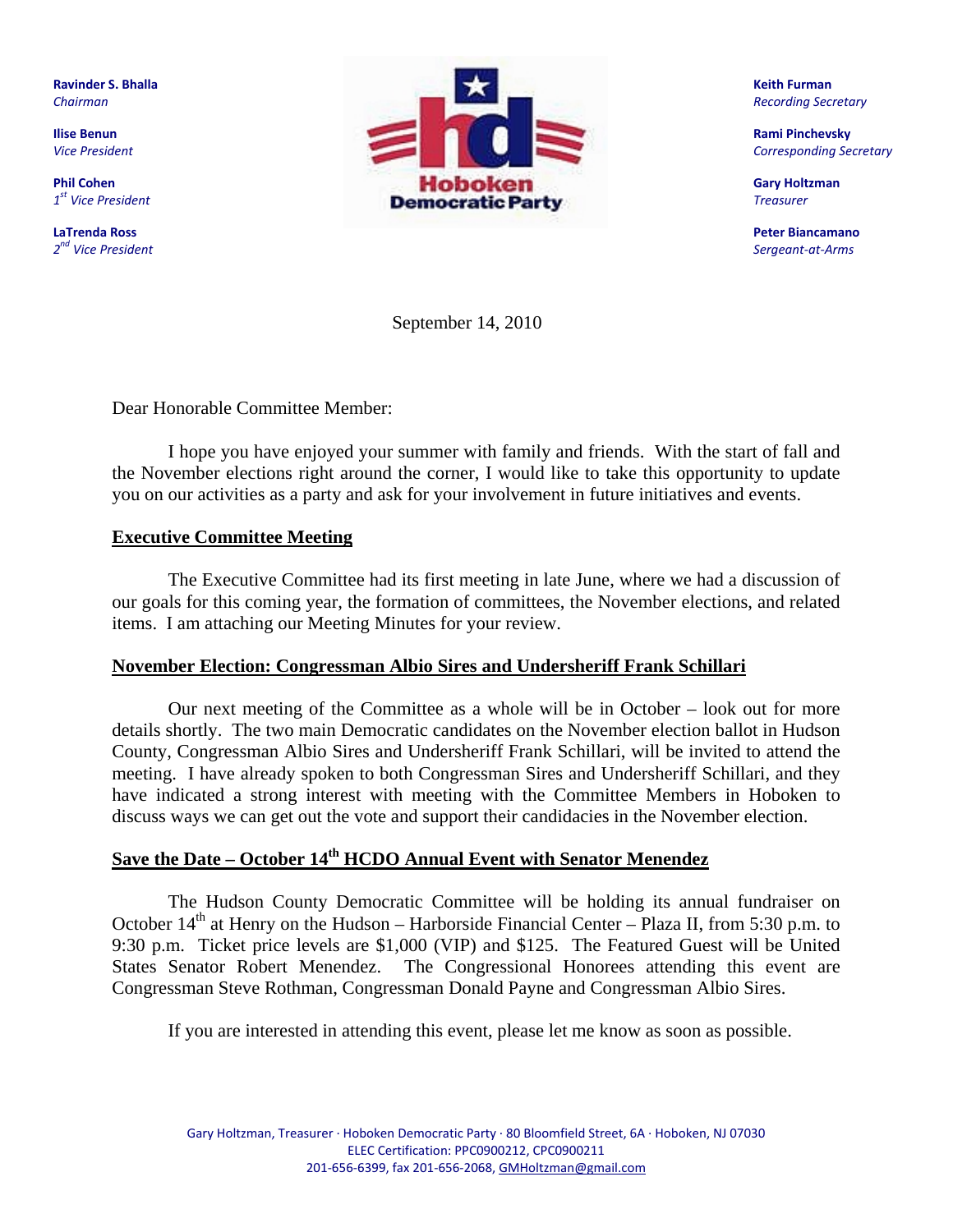# *Hoboken Democratic Party*

**Standing Committees** We have established the following standing committees:

Voter Registration: The purpose of this committee is to increase the number of registered Democrats in Hoboken and educate residents about the importance of registering as a Democrat in Hudson County. Committeepersons Ines Garcia-Keim and Gretchen Brigden have graciously agreed to co-chair this committee, and Joseph Branco has agreed to serve as a member of the Committee. If anyone else is interested in serving on this committee, please let me know.

 Communications Committee: The purpose of this committee is to enhance existing communications technologies and strategies. We currently have a website (www.hobokendemocraticparty.com) which can be used as a vehicle to provide information and hear about concerns from residents, among many other possible communication tools. One of the goals of this committee is to optimize the use of this website for communication purposes.

The current members of this committee are Jason Maurer and Keith Furman. If anyone else is interested in serving on this committee, please let me know.

Political Education Committee: The purpose of this committee is to provide a platform for residents to interact with local, county, state and federal officials on matters of public interest. One interesting idea that came out of our Executive Committee meeting was for the Hoboken Democratic Party to sponsor quarterly public forums, where we invite our elected officials – from U.S. Senator, Congressman, State Senator, State Assemblyman, Freeholder, and Mayor – to come together and meet with residents in Hoboken. This would provide a great forum for elected officials and the public to engage in an interactive dialogue about matters of concern in Hoboken.

This is a committee in formation. If anyone else is interested in serving on this committee, please let me know.

#### Other committees

We can always create additional committees based on the needs and interests of the party. Please let me know if you want to propose the formation of a new committee.

#### **State Funding for Family Planning**

 Ann Graham, a Vice-Chair of the county party, alerted me to an issue regarding state funding for family planning. Specifically, Governor Christie has eliminated \$7.5 million in his budget for family planning and women's health clinics throughout the State. In June, the State Senate passed a bill restoring the funds which Governor Christie then vetoed. Senator Loretta Weinberg and Assemblywoman Linda Stender have launched a campaign to override the veto the Senate will vote on September 20th and the Assembly after that - assuming the Senate overrides.

This is an issue that has a major impact on women's health across the State of New Jersey. Women's health clinics provided 136,000 uninsured people with health screenings and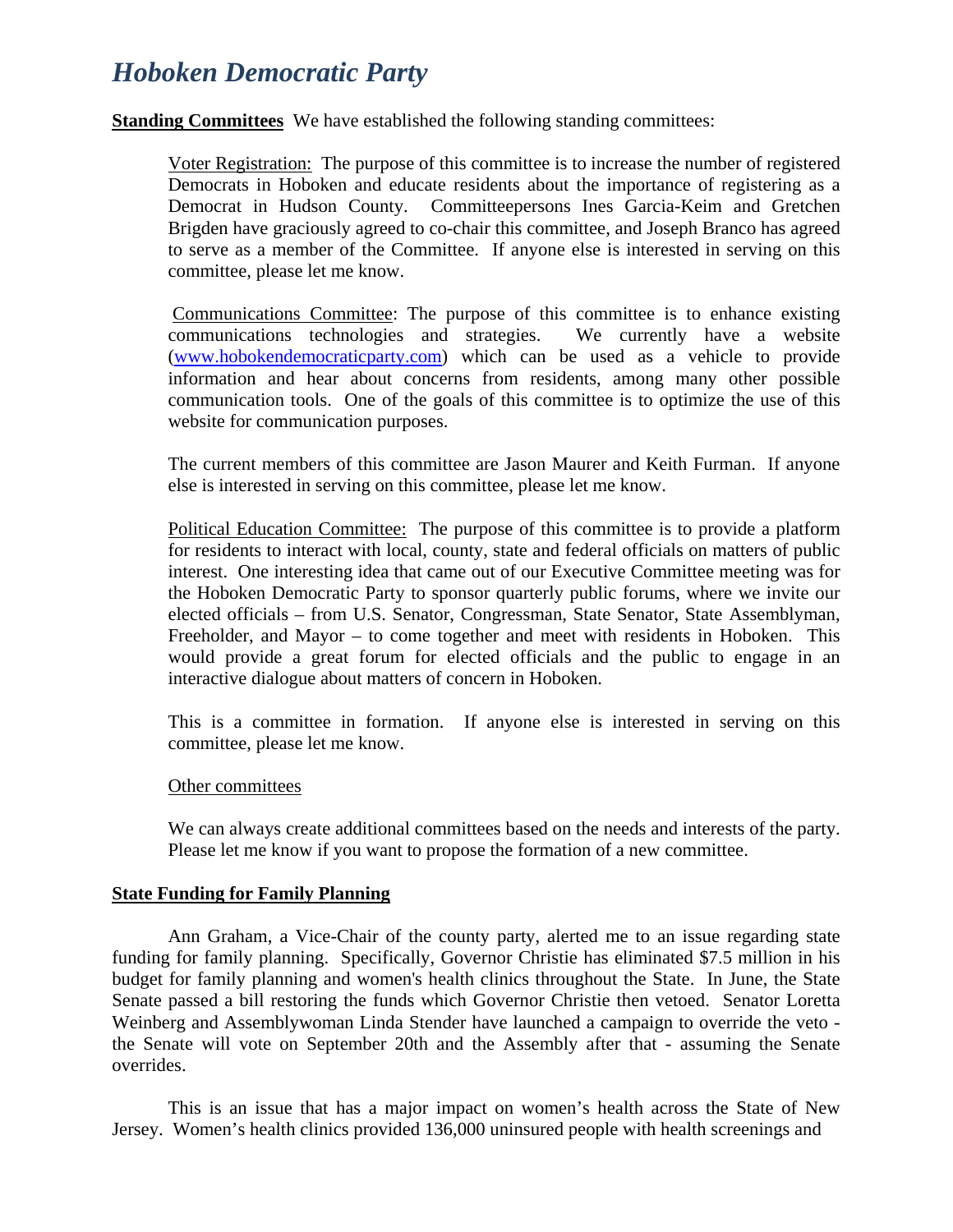# *Hoboken Democratic Party*

birth control last year, including 70,000 breast exams and more than 60,000 gynecological pap tests. With increasing unemployment and decreasing access to health care when no health insurance is available, more and more uninsured women rely on these clinics.

I have contacted the offices of our State Senator, Brian P. Stack, and State Assemblyman, Ruben Ramos, regarding this issue. Fortunately, both Senator Stack and Assemblyman Ramos have indicated their support for state funding for family planning. I would urge all of you to contact other state representatives in Hudson County and New Jersey to ask for their support for this important issue.

#### **Website and Future Communications**

As neighborhood leaders, it is important for your constituents to have direct and easy access to you, in order bring matters of importance in your neighborhood to your attention. For this purpose, we would like to place on the Hoboken Democratic Party website (www.hobokendemocraticparty.com) the names, ward/district, contact phone number and contact email (if applicable) for each Committeeperson. If, for whatever reason, you do not want this information on the party's website, please let me know **no later than September 22nd.** 

I would also like to know the most convenient way for you to receive information from me. This letter is being sent out either by email or hard mail, depending on my knowledge of your preferences. If you would prefer to receive future communications in a different format, please let me know.

I thank you for taking the time to review this correspondence. If I can be of assistance to you or the residents of your Ward and District in any way, please do not hesitate to contact me at 201-647-6090.

Very truly yours,

 */s/ Ravi S. Bhalla* Ravi S. Bhalla Chairman

Enclosure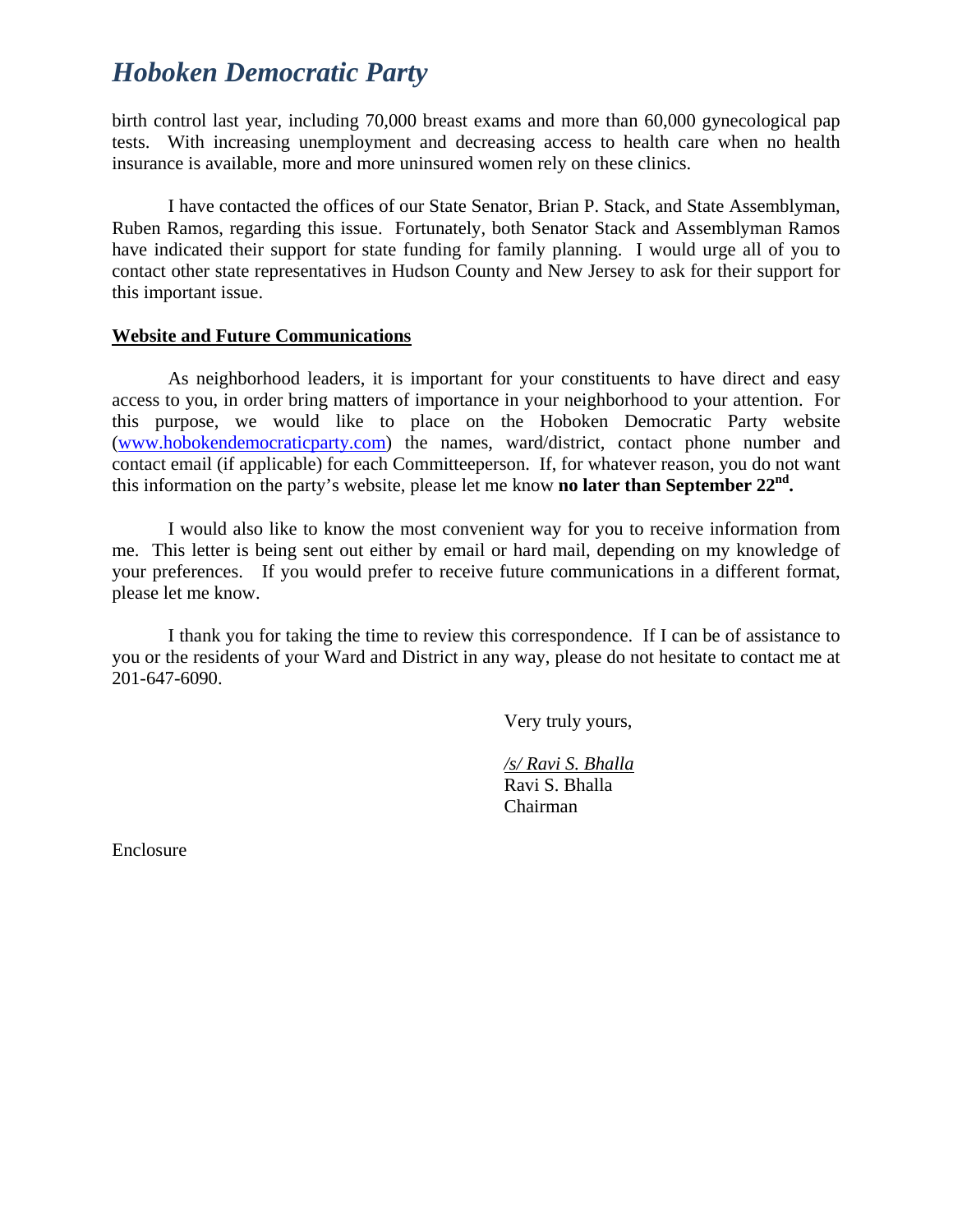**Ravinder S. Bhalla** *Chairman*

**Ilise Benun** *Vice President*

**Phil Cohen** *1st Vice President*

**LaTrenda Ross** *2nd Vice President*



**Keith Furman**  *Recording Secretary*

**Rami Pinchevsky** *Corresponding Secretary*

**Gary Holtzman** *Treasurer*

**Peter Biancamano**  *Sergeant‐at‐Arms*

# 6/28/10: Meeting of Executive Committee Minutes

Minutes by Keith Furman, Recording Secretary

## **In attendance at the meeting:**

**Ravi Bhalla**, Chairman **Ilise Benun**, Vice‐Chair **Philip Cohen**, 1<sup>st</sup> Vice-Chair **La‐Trenda Ross**, 2nd Vice‐Chair **Keith Furman**, Recording Secretary **Rami Pinchevsky**, Corresponding Secretary **Gary Holtzman**, Treasurer **Peter Biancamano**, Sergeant‐at‐Arms

Meeting started at 7:09pm

The meeting began with a welcome statement and review of the agenda by Chairman Bhalla

Vice‐Chair Cohen gave the Executive Committee an overview of history of the committee over the last few years.

Chairman Bhalla discussed goals for the year, which included:

‐ Voter registration drives and expanding number of registered Democrats in Hoboken. As of November, out of 36,140 registered votes in Hoboken, **15,369** are registered democrats. The goal was to increase registered democrats by at least 500 by November 2010.